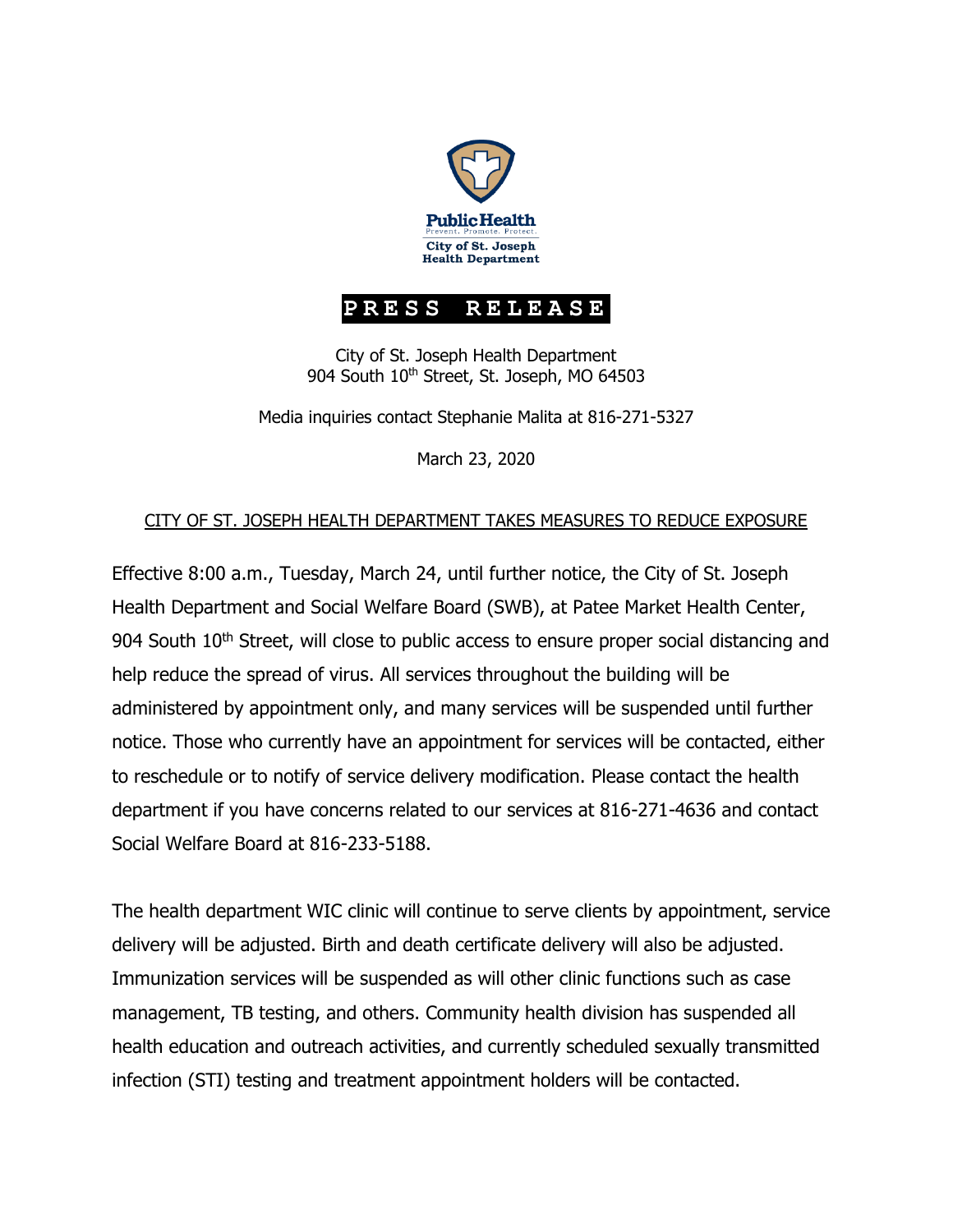Environmental health staff will continue to offer guidance to restaurants, childcare facilities, and others as they modify operations. Animal Control and Rescue will continue to respond to high priority and emergency calls, injured or sick stray animals, and cruelty or neglect concerns. The shelter will be closed to the public, which includes the processing of adoptions and of owner relinquishments. Stray pets may be claimed by appointment only, call 816-271-4877.

Social Welfare Board's Westside Clinic will reduce services to minimal STI treatment appointments and medication refills. SWB Dental will only see patients with emergencies, and by appointment only. New immigration physicals are suspended. Three-month follow up appointments may be postponed, appointment holders will be contacted. All medication refills will be ready for patient pick-up. Those seeking medical care will be asked to wait in their cars or a designated place in the clinic.

As radical changes to daily operations are being implemented, it is with the greater good of our community in mind. Everyone is being asked to make sacrifices and to consider the impact of their actions on themselves, their family and co-workers, and the community at large. We can all do more to prevent the spread of disease by adhering to following to the guidelines:

- Implement social distancing measures for yourself and those you can influence
	- $\circ$  With "influence" in mind, be thoughtful with social media posts and do not promote or post statements that are untrue or may incite panic
- Wash your hands frequently and thoroughly
- Comply with the shelter in place order by staying home unless it is necessary to venture out (work, food, provisions, medical care)
- Stay home and away from others if you feel sick
- Call ahead to your medical provider if you are seeking medical care, especially if you have symptoms of coronavirus (fever, cough, tiredness, difficulty breathing)
- Do not share personal care items or eating utensils and drinkware
- Clean and sanitize high-touch surfaces at home, in your vehicle, and at work